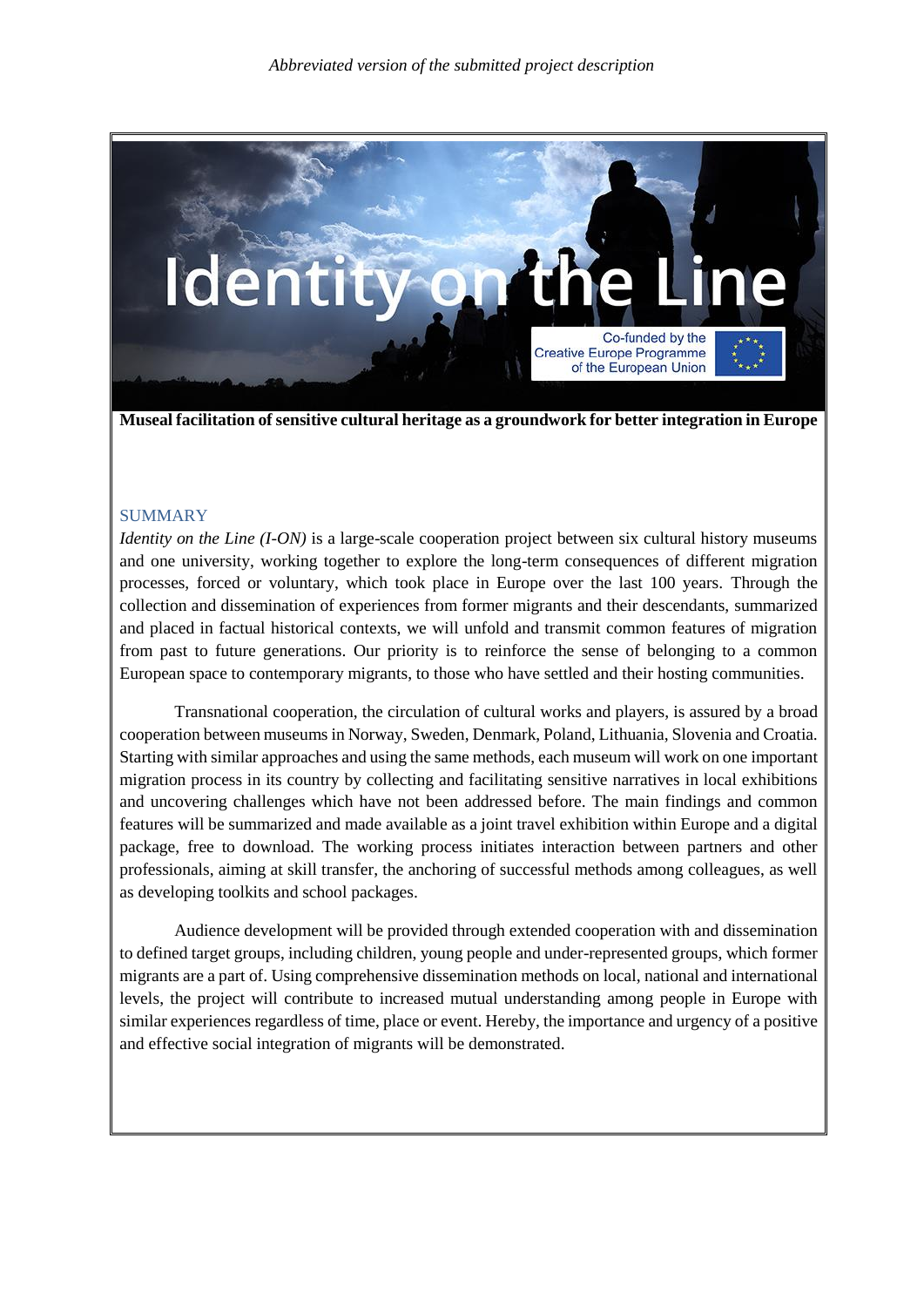### **GENERAL CONCEPTS AND OBJECTIVES**

#### **INTRODUCTION**

One of this project's main concerns is to use our common heritage as a resource from past to future generations. The issue of migration is selected as one of today's most important social challenges, and this again has led us to the title *Identity on the Line*. Migration due to national politics and war is ubiquitous in European history, and with migration follows complex experiences involving hardships and successes, new relations and isolation, innovation and stagnation, all of which in one way or another influence interpretation of identity<sup>1</sup>. But it is not only the migrants' identity which is thereby put on the line, calling for a new arrangement or understanding within one self, but also the descendants' identities, and, at a higher level, the identity of the members of the affected communities. This is clearly stated in the document, The Development of European Identity/Identities: Unfinished Business, p.8, and can be regarded as one of this project's premises:

*Personal identity, and by extension a person's European identity if they possess one, has both an individual and a collective component. The person orients herself/himself to one or more aggregate groups or collectivities (either real or imagined) through a process of identification (…) the most significant collectivities for a person's identification need not be geographic at all, but can relate to a variety of other types of aggregate (…) depending upon context, any of these aggregates may be the most significant at any given time.2*

I-ON will explore how experiences of migration have influenced the informants' identities in different ways in order to evoke the hope and potential for fellowship which the fluidity of identity may entail.

Museums are uniquely qualified when it comes to communicating the relevance of history to the present. They are guardians of cultural heritage in all its forms, among them tangible and intangible cultural heritage such as objects, memories, buildings or landscapes. Museums have great power when deciding which historical events, they highlight or omit, how they angle them and how they thereby contribute to the public debate. This power has to be managed with great care and continuous consideration. Through a thoughtful and professional dissemination of cultural heritage, we want to invite to discussions about commonness and otherness, belonging and exclusion.<sup>3</sup> The White Paper on Intercultural Dialogue *Living Together As Equals in Dignity*, published in 2008, underlines the power of museums in these processes:

*Museums and heritage sites have the potential to challenge, in the name of common humanity, selective narratives reflecting the historical dominance of members of one or other ethnic or national community, and to offer scope for mutual recognition by individuals from diverse backgrounds. Exploring Europe's cultural heritage can provide the backdrop to the plural European citizenship required in contemporary times.*

Our intention, then, is to use personal narratives, embedded in historical facts, to reach our audiences on an emotional and intellectual level, well aware of the possibilities and pitfalls which accompany this work.4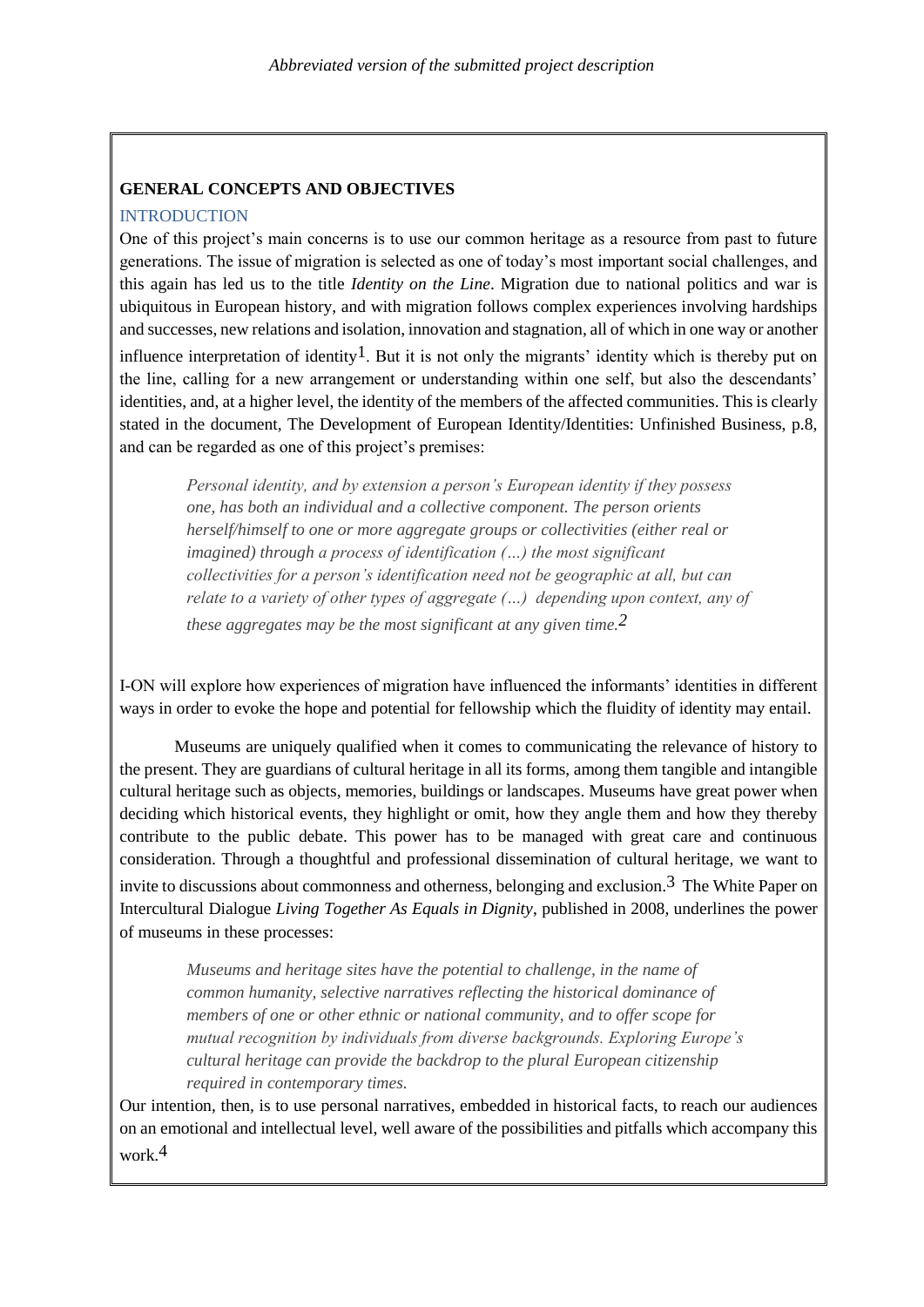Over the last 20 years, we have seen a shift in the policy of museums worldwide. They now open up for external cooperation, are becoming active social arenas, addressing also difficult, sensitive issues, and taking a stand. Today's key concepts within what is termed "new museum ethics" are social responsibility, institutional morality, and radical transparency, and they build upon an understanding that museums are social actors with new social practices.<sup>5</sup> Here, one can see clear references and parallels to the chosen priority of this project, the Legacy of the European Year of Cultural Heritage 2018, which is based on the importance of the participatory governance of cultural heritage.<sup>6</sup> Relationships between cultural heritage institutions and the many stakeholders taking an interest in them have to be strengthened by involvement and participation in each other´s common practices and everyday lives. As this is still a new working field, with many possibilities, challenges and pitfalls, an exploratory approach is necessary, but has always to be based on ethical considerations.

One of the strategies museums have applied in their work on contemporary social topics is to team up with private individuals in order to highlight personal perspectives and experiences. Whilst stories of survival, victory and success can be promoted to boost morale in times of hardship, stories of trials and tribulation, isolation, shame and hopelessness also reveal important aspects of the human condition. Including these darker colours in the European fabric of common heritage is important in terms of providing and reinforcing a sense of belonging for all. Research also indicates that negative long-term consequences might be felt when difficult experiences are kept a secret. If they are not

[https://www.idunn.no/file/pdf/67087023/norsk\\_museumstidsskrift\\_2018\\_02\\_pdf.pdf](https://www.idunn.no/file/pdf/67087023/norsk_museumstidsskrift_2018_02_pdf.pdf)

1

<sup>&</sup>lt;sup>1</sup> In this project we are using the term migrant in a vague sense, only defined with respect to the changing of location related to borders and settling in any form or degree. Consequently, we include soldiers in the informant groups as well other victims of war and other circumstances, such as refugees, irrespectively of the legitimacy of statuses or causes of migration. The purpose is not to compare and range migrants' statuses, but to explore long-term consequences of migration processes, which have taken place during the last century. The project underscores migration as a persistent attribute of the European cultural heritage and engages a broad and inclusive sense of the term. Refugees is a specific group of migrants, with respect to juridical status and human rights. Today, contemporary refugees are high on the European agenda. As migrants they are included in our targeted audience groups, but refugees are not singled out as a specific target group or as primary focus in this project. Hidle (2013) *En statlig norm for livsfortolkning. En analyse av debatten om "felles ekteskapslov for heterofile og homofile par" ved hjelp av Robert C. Nevilles teori om symbolsk engasjement.* Universitetet i Agder, p. 84-89. Retrieved fro[m http://brage.bibsys.no/hia/handle/URN:NBN:no-bibsys\\_brage\\_47014](http://brage.bibsys.no/hia/handle/URN:NBN:no-bibsys_brage_47014)

<sup>2</sup> EU (2012) 'The Development of European Identity/Identities: Unfinished Business', p.8. Retrieved from [https://ec.europa.eu/research/social-sciences/pdf/policy\\_reviews/development-of-european-identity](https://ec.europa.eu/research/social-sciences/pdf/policy_reviews/development-of-european-identity-identities_en.pdf)[identities\\_en.pdf](https://ec.europa.eu/research/social-sciences/pdf/policy_reviews/development-of-european-identity-identities_en.pdf)

<sup>&</sup>lt;sup>3</sup> See, for example, book reviews and reflections about museums and identity by Swedish ethnologist and exhibition producer Breimo (2018) "Ett museum relevant för fler. Reflektioner kring skapandet av "vi" och "de andra", *Norsk Museumstidsskrift,* 2018, 2, p. 113-121.

<sup>4</sup> Pabst (2014), *Mange hensyn å ta - mange behov å avveie : moralske utfordringer museumsansatte møter i arbeidet med følsomme tema.* Universitetet i Agder. English translation *In Press.*

<sup>5</sup> Marstine (2013). "Situated revelations: Radical transparency in the museum," p. 20 in Marstine, Bauer & Haines (eds.), *New Directions in Museum Ethics* p. 1-23. Routledge.

<sup>6</sup> EU (2018) 'Participatory governance of cultural heritage' Retrieved from

[https://publications.europa.eu/en/publication-detail/-/publication/b8837a15-437c-11e8-a9f4-](https://publications.europa.eu/en/publication-detail/-/publication/b8837a15-437c-11e8-a9f4-01aa75ed71a1/language-en) [01aa75ed71a1/language-en](https://publications.europa.eu/en/publication-detail/-/publication/b8837a15-437c-11e8-a9f4-01aa75ed71a1/language-en)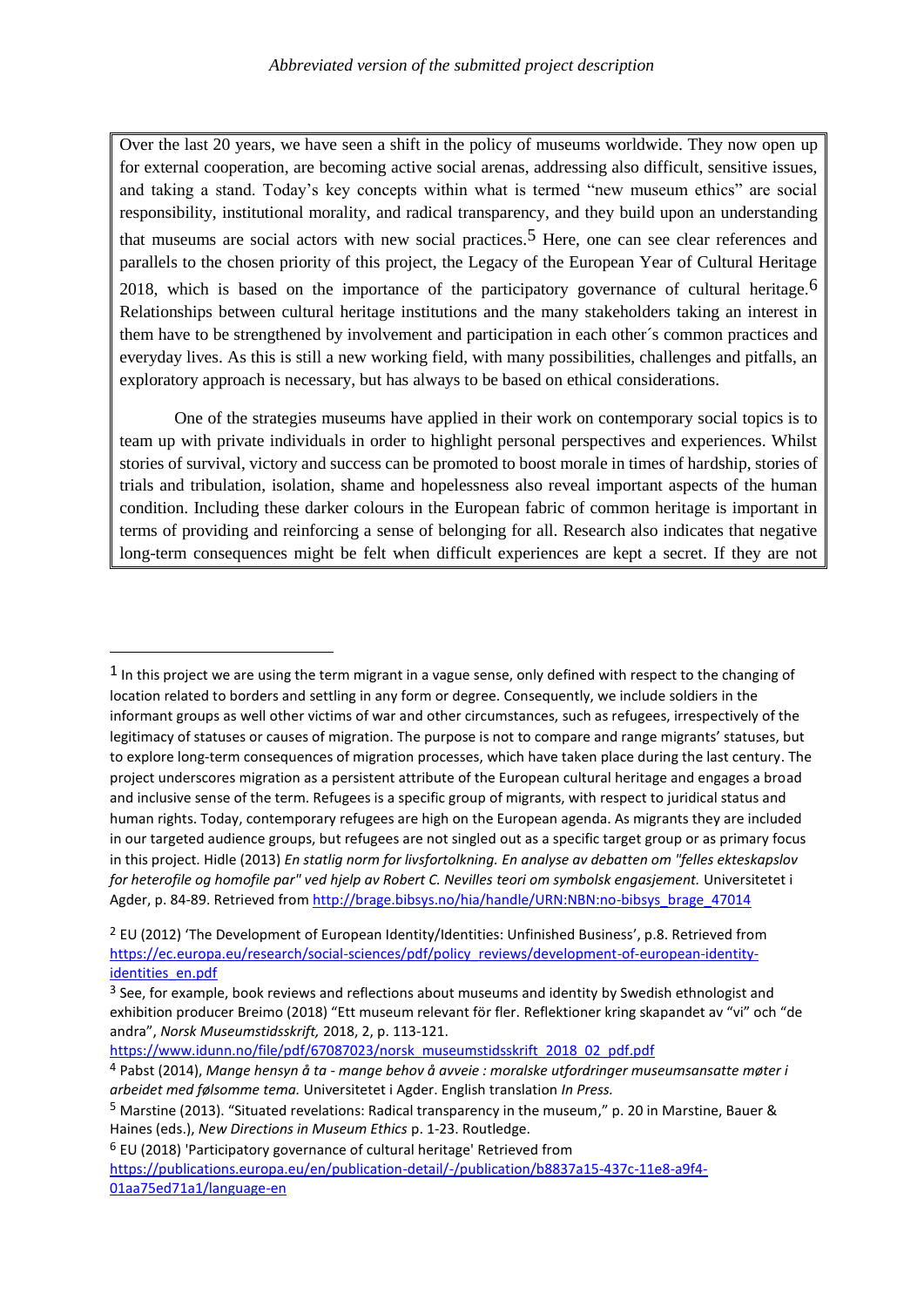addressed and spoken about, the negative associations linked to concrete events may be transferred from generation to generation.7

Social science research indicate that openness and recognition are important for individuals, groups, and the development of community, and so does recent findings in professional ethics at Norwegian museums. Some claim that openness with regard to personal imperfections and shortcomings is an effective strategy to rebut isolation and shame and enhance a sense of belonging and fellowship<sup>8</sup>. This is highly relevant to the short and long-term consequences of migration. Openness about feelings that one might be too ashamed to speak about, such as feelings of loneliness, or of being different or excluded from the surrounding community, is an effective strategy working against shame and isolation, and will thereby contribute to enhanced integration and cohesion in society. The use of personal narratives is a powerful tool towards this aim, both individually and in engaging audiences. Provided museum staff members meet the informants in a reassuring manner, they may feel supported and able to help others by sharing it. Visitors, on the other hand, may gain insight by hearing stories from ordinary people, as compassion promotes learning.

By using this approach, we will be building upon the positive attitude and the willingness of the civil public to engage in intercultural dialogue. By sharing the personal narratives of former migrants and their descendants, and by letting the recipients understand the feelings which accompany migration processes, we will address two important aspects pointed out in the *Executive Summary of the Report by the Working Group of EU Member States´ Experts on Intercultural Dialogues*: 9 The former migrants and their descendants will be treated *"as individuals, with a voice that has the right to be heard"* and the changes for "*a positive attitude towards integration and a willingness to engage in dialogue, among both migrants and host communities*" will increase.

The strategy of the project is to produce exhibitions of migrations in Europe in a way that helps people identify with each other, take up a European identity and sustain a diversified common heritage. These exhibitions will be relevant beyond their contexts of origin, and therefore suited to circulate and reach audiences transnationally. The large-scale co-operation between museum professionals and scholars will enhance the professionals' capacities to work trans- and internationally.

#### THE PARTNERS NETWORKS AND PROJECTS

1

In I-ON, the combination of partners leads to the broad knowledge and competence which is important to the project's priorities and aims. The six museums involved will each prepare one exhibition at their museum. In addition, a seventh exhibition prepared exclusively by the University of Vilnius, will be hosted by their associate partner Vilna Gaon State Jewish Museum. One of the museums, the National Museum for Contemporary History in Slovenia will also be responsible for the coordination of comprehensive skill transfer among professionals. Each partner organisation is known for their work

<sup>7</sup> See also Smith-Solbakken & Wallin Weihe (2018), "Post-traumatic stress reactions in a long-term and several generation perspectives" in *Multicultural Studies,* 2018, 1, p. 119-141. Retrieved from

<http://cejsh.icm.edu.pl/cejsh/element/bwmeta1.element.desklight-0f421033-3017-46dd-ab7c-ca30725d75e0> <sup>8</sup> Brené Brown (2007), *I Thought it was Just Me (But it Isn't).* Penguin Random House, New York.

<sup>9</sup> EU (2018) 'Executive Summary of the Report by the Working Group of EU Member States' Experts on Intercultural Dialogues', p. 6. https://publications.europa.eu/en/publication-detail/-/publication/31240289- 3169-11e7-9412-01aa75ed71a1/language-en/format-PDF/source-search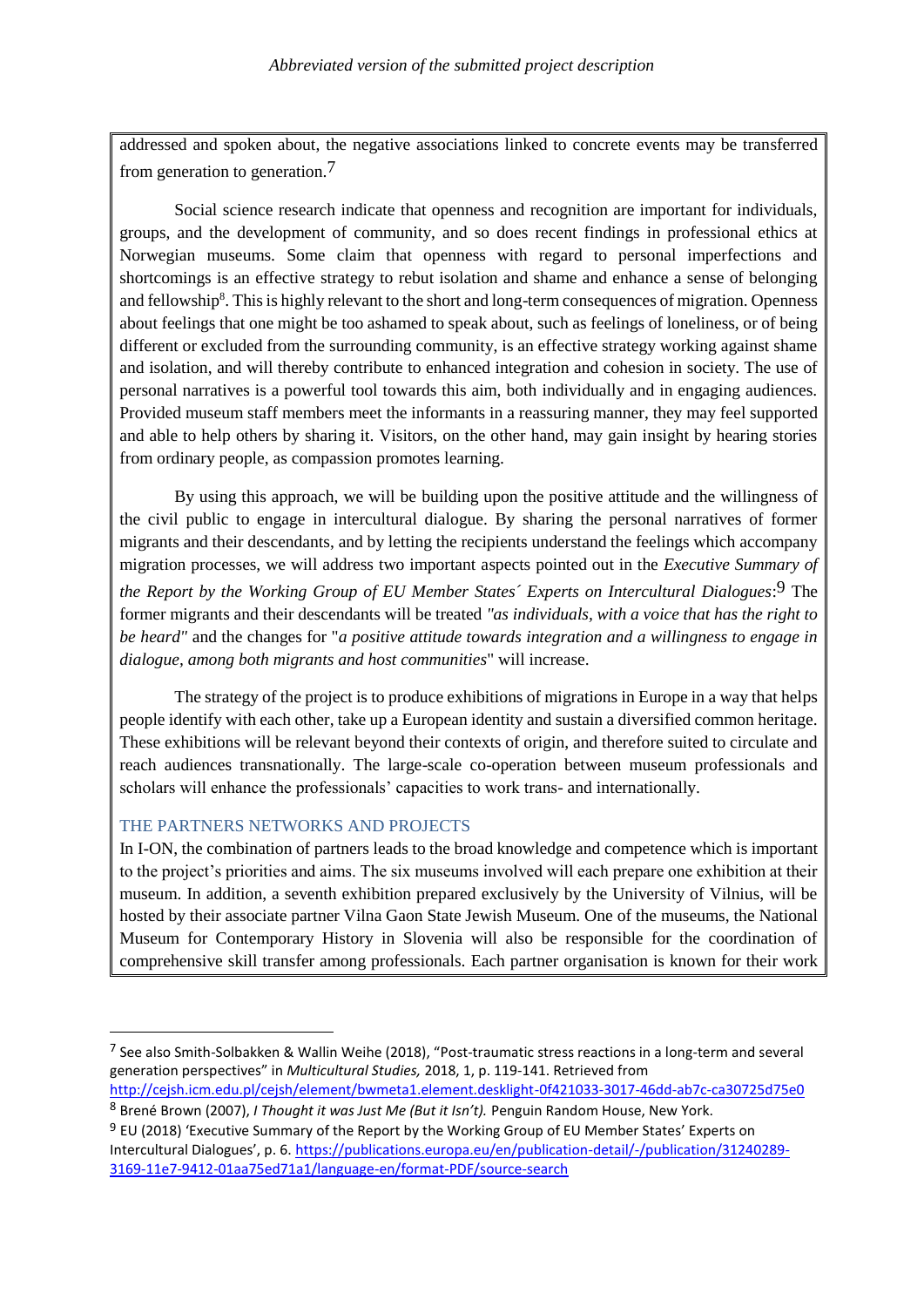in dealing with sensitive issues, personal narratives, audience development and/or intercultural dialogue, contributing with their specialised knowledge to the overall project.

#### Networks and networking

Together, the partners have an extended network all over Europe which will be used for cooperation and communicating about I-ON, and we should mention in particular:

- National and international committees at ICOM, the International Council of Museums, such as ICOM Norway, ICOM Sweden, ICOM Denmark, ICOM Slovenia, ICOM Croatia, ICOM CECA (education and cultural action), ICOM ICEE (exhibition exchange). Several partners are chairmen, former chairmen or board members of their national committees or are participating in international committees. Two of the partners, from Norway and Denmark, are in addition initiative takers for a new international committee on Ethical Dilemmas.
- Museums, regional and national, which all partners are cooperating with in their respective countries or across borders, such as, for example, Sámi museums.
- Museum Associations in all involved countries.
- National educational and cultural agencies, e.g. The Greenlandic Houses of Denmark, The Faroese Associations, The Greenlandic Society, The Arctic Institute, EUROM (European Observatory on Memories), MemoryLab, ICMEMO, The Society for Polish Museums, The Society of the Museums in the Open Air, The Pomeranian Council of Culture, The Polish Numismatic Society in Slupsk etc.
- Schools in all involved regions as well as the active involvement of several national School Services and teaching resource platforms.
- Other networks such as research groups related to the Universities of Agder (UiA), and Vilnius, various departments at these universities, and cooperation with other universities such as the University of Roma Tre/Italy and Nova Gorica/Slovenia, the Slovene academy research centre SASA, as well as networks such as The Norwegian Network for the Social Studies in Education, NAFO (Nasjonalt senter for flerkulturell opplæring), the UiA research group on education and social studies didactics, the UiA research group on religious minorities and religious diversity. We have also established contact with The Foundation Flight, Expulsion, Reconciliation in Berlin.

### Seven exhibition projects: Parallel processes of collection, analyses and dissemination

The seven selected projects comprise the collection of cultural heritage from migration processes in seven European countries. These processes all took place in the 20th century, which both allows for distance and perspective to recollect and reflect on the events, and a sense of proximity and relevance to audiences who have relations to or recollection of family members who experienced the events or were contemporary to them. Together, the local processes will produce a comprehensive material, which will be the basis for the overall joint projects, such as the joint exhibition, school packages and online publication.

The earliest process is the indigenous Sámi migration in the wake of the border negotiations in the early twentieth century in Scandinavia (3), followed by the migration of German soldiers to Southern Norway during World War II (1). After the war there was a radical restructuration of the population of Pomerania (4). The totalitarian regime and anti-Semitic policy of the Soviet Union after the war forced the mass emigration of Lithuanian Jews (5), while one also could witness a prolonged and massive emigration of Italians out of the multi-ethnic Istrian peninsula from Croatia (7). In Denmark, there was forced and voluntary migration of Greenlanders, from Greenland to Denmark,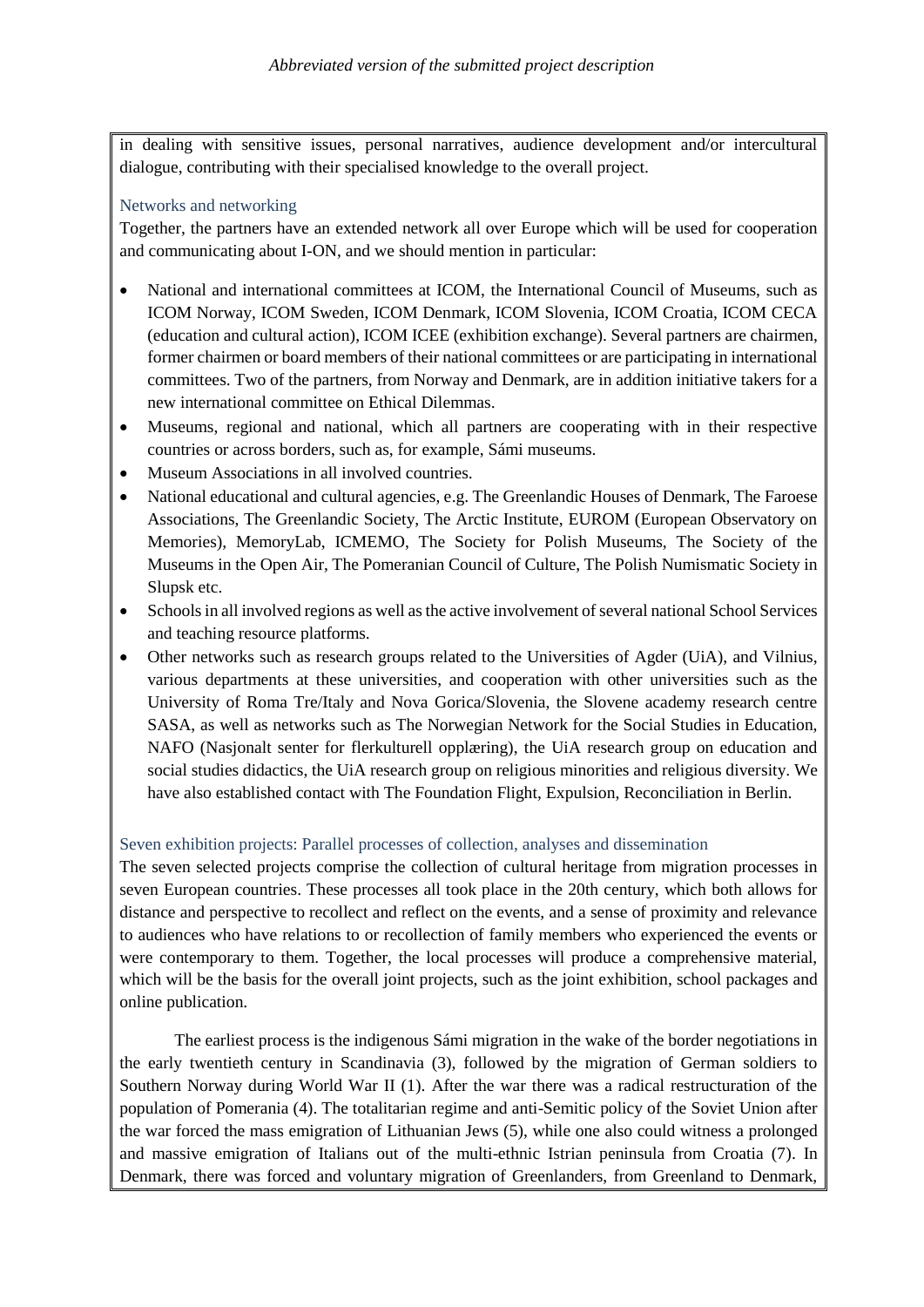which led to severe impacts on the Greenlandic minorities self perception (2). The newest material is from the more than 18 000 migrants who moved to Slovenia from other ex-Yugoslav republics in the 1960s and 1970s and became unwanted and seen as enemies after Slovenia achieved independence (6).

In sum, the project's material covers indigenous people, inhabitants of a community of the realm, soldiers and children of war, internally displaced peoples due to war, multi-ethnic inhabitants emigrating and their descendants searching for roots, and a mixed group of migrants collectively deprived of their identities and basic human rights.

We aim to employ this diversity to reveal some features of migration, settling and hosting as common to the human condition, and how identity is involved and affected by these processes. We believe that the diversity of the project facilitates a variety of examples, and thereby invites a broad audience to identify, either with the migrating, settling or hosting role of migration or all of these, and how this affects identity. Thereby, we endeavour to broaden the scope of the European cultural heritage and provide bridges of connection and identification, allowing all inhabitants to reinforce their sense of belonging and develop a shared European identity.

Each museum will interview 20-30 informants who have personally experienced the migration processes, as well as their descendants, and collect both personal narratives and material objects. The material will be analysed and contextualised in order to identify narratives of particular of interest to the region in their potential to fill in missing links in historical lines, and which may also function in an exemplary fashion in that they are relatable and carries common aspects of migrating, settling, and hosting migrants, as well as of the negotiation of identity. The narratives will be used in exhibitions to present a broader and more accurate picture of historical events and their long-term consequences to defined audience groups. Transferring feelings from informant to visitor will be crucial. While taking into consideration how each museum's collections diversify and supplement the cultural heritage, we will join our efforts to let the joint exhibition diversify the common European heritage on many levels, in order to multiply the bridgeheads for connections for all.

### **NEEDS AND CHALLENGES WE INTEND TO TACKLE**

To "safeguard, develop and promote cultural and linguistic diversity and Europe's cultural heritage" is a general policy objective of the Creative Europe program. This has a trans- and international dimension, which requests dynamic cooperation, capacity and skills in the cultural sector.

Museums can make a difference in the lives of the people and communities, by being an arena for participation, intercultural dialogue, and by catalysing personal processes of identification and belonging to a community. Experiencing that one is not alone with one's experiences and discover ways in which they are related to social processes such as migration, for example, can change a person's lifeworld. Relating to and learning from other people, who have experienced and conquered similar experiences as oneself, can foster community and empower the individual by giving hope and affirmation that one is not alone. The parallels between former and newer migration processes can be engaged as bridges between the current and future common cultural heritage in Europe. To facilitate this, museums must work in participation with audiences locally, as well as reaching beyond the local and national level. This is a challenging order, which will be pursued through thorough cooperation.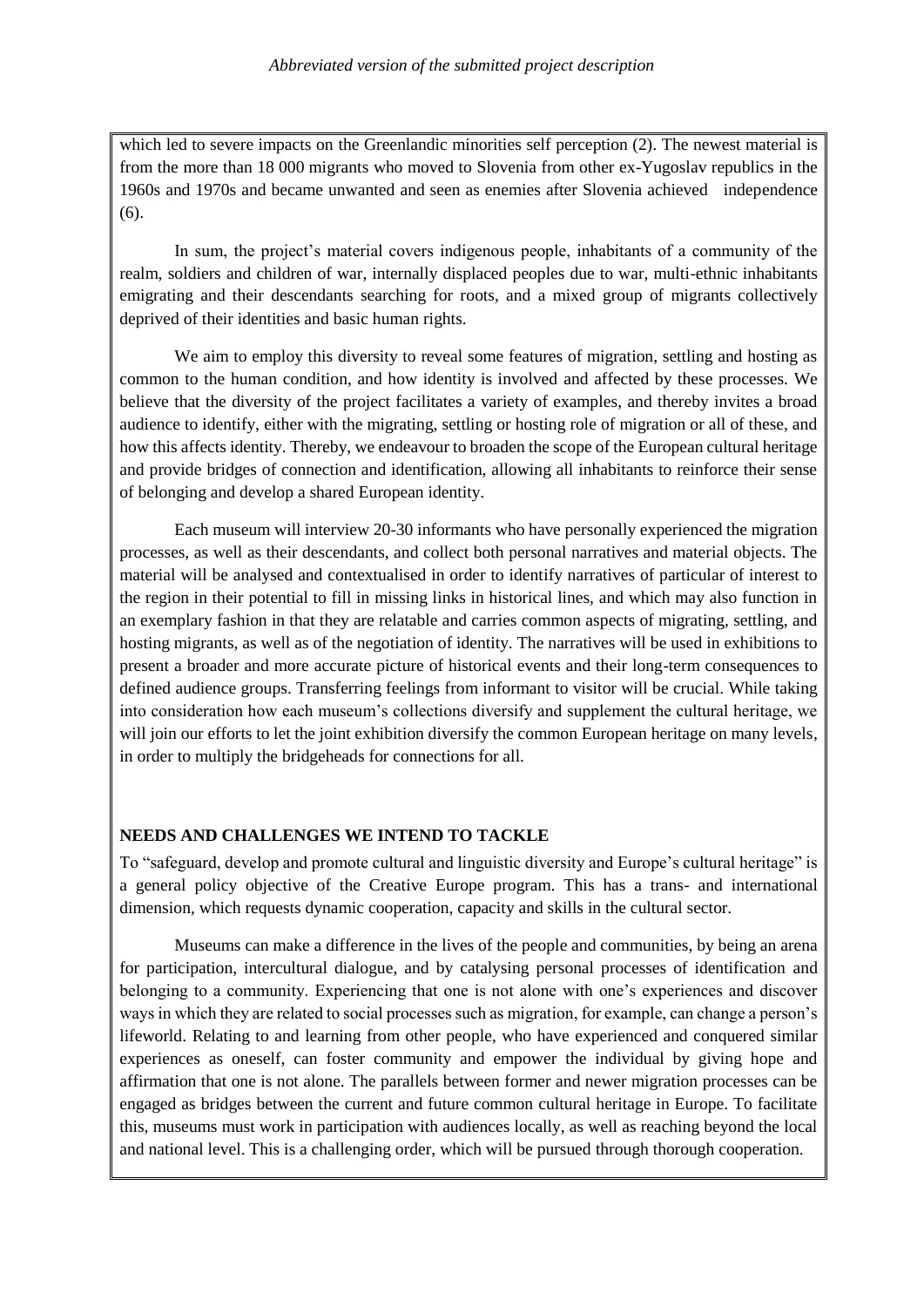Enhancing cultural dialogue and raising the awareness of common history and values and thereby reinforcing a sense of belonging, is the focus of all actions in this project. As museums with access to a unique tangible and intangible cultural heritage, we have chosen E. Legacy of the European Year of Cultural Heritage 2018 as our main priority. Nevertheless, as one will find below, in the description of the activities, *I-ON* relates in some way or another to all the main objectives. Among the concrete outcomes of this project one finds the testing of innovative approaches to audience development, the organisation of cultural activities on several geographical levels and the development and transfer of skills, competences and know-how.

## Chosen priority: E. Legacy of the European Year of Cultural Heritage 2018

This project will raise awareness of common history and values through the collection and dissemination of experiences from seven former migration processes in Europe. We will unfold and transmit common features of migration in European history from past to future generations, involving former migrants and their descendants in collection and dissemination of experiences from factual historical contexts. Hereby, we aim to reinforce the sense of belonging to a common European space to contemporary migrants, as well as to those who have settled and to the hosting communities.

I-ON does so by:

- Facilitating objects and memories to safeguard, supplement and develop cultural heritage as a source identity and belonging for all inhabitants in Europe.
- Following an inclusive and participatory approach.
- Giving people a voice to present narratives and experiences which are normally overlooked and not acknowledged.
- Summing up main aspects and similarities from seven exhibitions in a joint exhibition which will be circulated and shown internationally.
- Strengthening the interaction between the cultural heritage sector and other sectors.
- Facilitating the use of school-packages for teachers, with the aim of engaging children and young people in intercultural dialogues and reinforce their sense of belonging.
- Strengthening the intercultural, international and interprofessional exchange of knowledge, ideas and working methods.
- Transferring fellow professionals.

In sum, the project aims to assist inhabitants to take up and sustain a European identity and a diversified common cultural heritage by bridging historical and contemporary experiences of migration in Europe.

### Other priorities addressed without being the main focus

The main objectives of the support for European Cooperation projects, are intertwined with the priorities announced in the call. Therefore, some of these will also be addressed in this project, without being our main focus. The project has aspects of both audience development, transnational mobility and intercultural dialogue. The partners will be working with audience development the local, national and international levels and at, predominately, all stages. Seven museums are interacting with, and engaging directly with, defined target groups from local communities in order to make their narratives known to a broader public in the region. Here, each museum will simultaneously collect both tangible (objects) and intangible (personal narratives, memories) heritage and display these cultural artefacts to the public. Historical events, tangible and intangible culture will then be brought to the public, both on the local and the national level, as travel exhibitions. The results of the cooperation with the audiences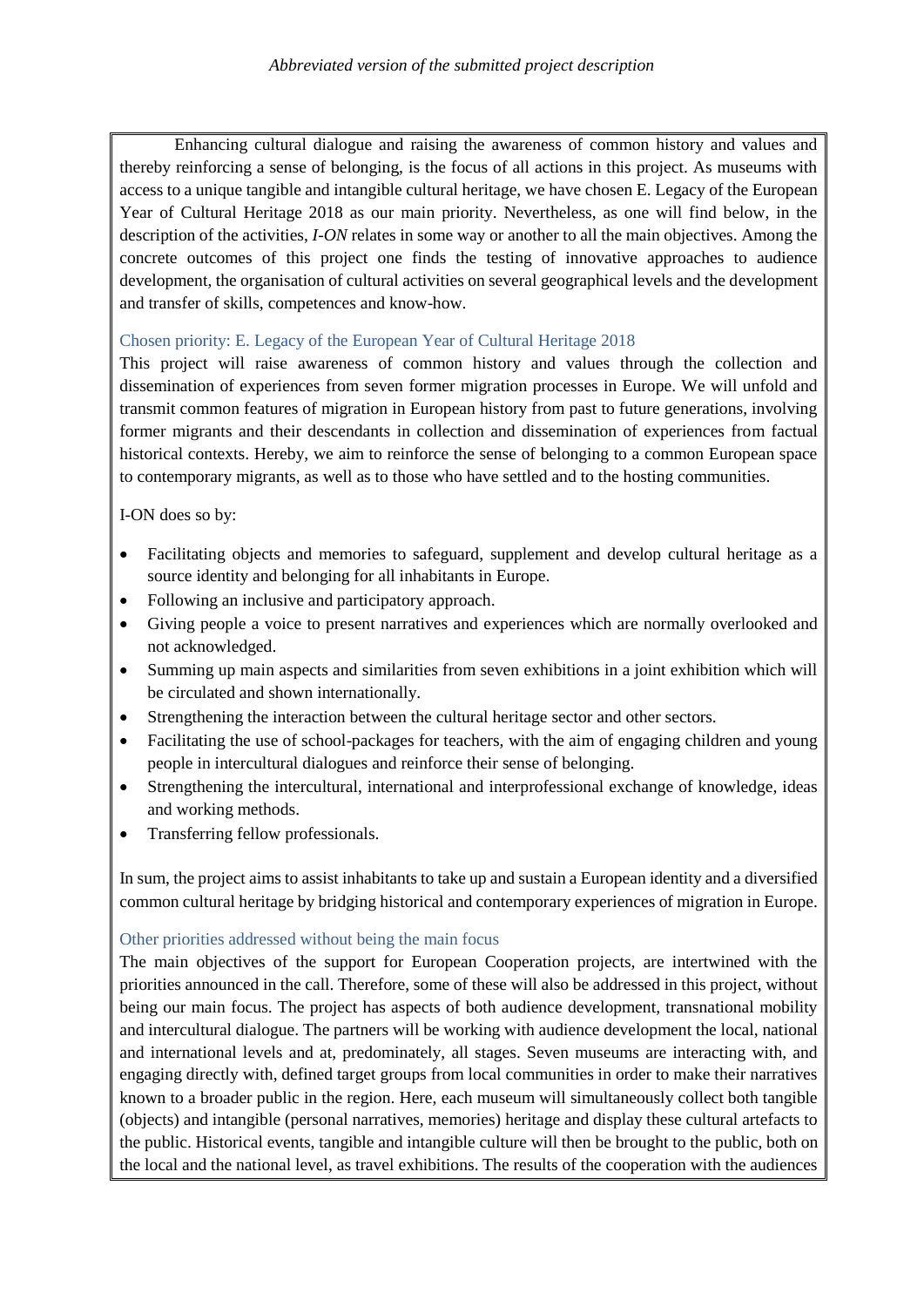will be gathered in a joint exhibition, which all partners produce together, and which will be made available in every country in Europe, free to be shown also in public places, schools, other museums etc. Through the whole project we will provide information about it, the findings at the museums and the similarities between the migration processes by regularly posting small movies on social media. People, both informants and visitors, will be involved in contacting us, commenting on our work, and also asked to answer questionnaires. All the audience development strategies - at the museums, related to the joint exhibition, school packages and the joint exhibition – will be evaluated throughout the project. The results will be summed up, analysed and published in a scientific article, written by the project manager.

Intercultural dialogue is at the core of what we are doing and aiming at: firstly, in working together directly with former migrants and their descendants; thereafter in spreading the results in a way which hopefully will lead to a greater understanding of migration processes and the long-term consequences in the European population. Today's migrants are a natural part of several of this project's target groups. The goal of all dissemination methods, including exhibitions and the social media strategy, is to enhance mutual understanding and respect for other cultures, and to improve ongoing integration processes in today's societies.

The project involves professionals from seven different countries with broad networks, and continuous intercultural dialogue between the partners is the base of the cooperation throughout the project. Cooperation will take place at meetings and through *Trello*, by commenting and discussing the others' findings and outcomes, and by discussing the outcomes of the project at conferences with colleagues from several more countries. School packages about the different migration processes, developed in cooperation with former migrants, and the exhibitions, plus the skills transfer to teacher students are additional parts aiming to enable teachers to teach children and young people the importance of intercultural dialogue.

The project achieves a real cross-border strategy, mainly through obtaining new knowledge about different European migration processes during the last hundred years, the production of separate exhibitions which can be shared transnationally and internationally, as well as the production of a joint exhibition which will be advertised and shown simultaneously in all interested European countries. Moreover, it is also achieved by improving professionals' skills through peer learning at in total seven workshops, which will be arranged in all seven countries involved, open guided cultural trips related to the exhibitions in the countries – and in general by leaving the participants with a broader understanding of that country's (migration) history. This will also allow us to reach new and wider audiences.

### **A DESCRIPTION OF THE ACTIVITIES MENTIONED**

We have chosen to have rather few summarising, overhead activities. Beyond these, one will find a large number of activities, which also mirror the budget's posts. These underlying activities can be very comprehensive in themselves, and again have several underlying activities. In this abbreviated version of the project description, we summarize more broadly our eight main activities, their objectives, outputs and outcomes. Also, we do not mention the related posts and work packages, which also refer to the budget. Three basic activities are going on continuously: activity 1 (Management), activity 2 (Communication and Dissemination) and activity 8 (Evaluation). Eight meetings among the partners are planned, one in each country.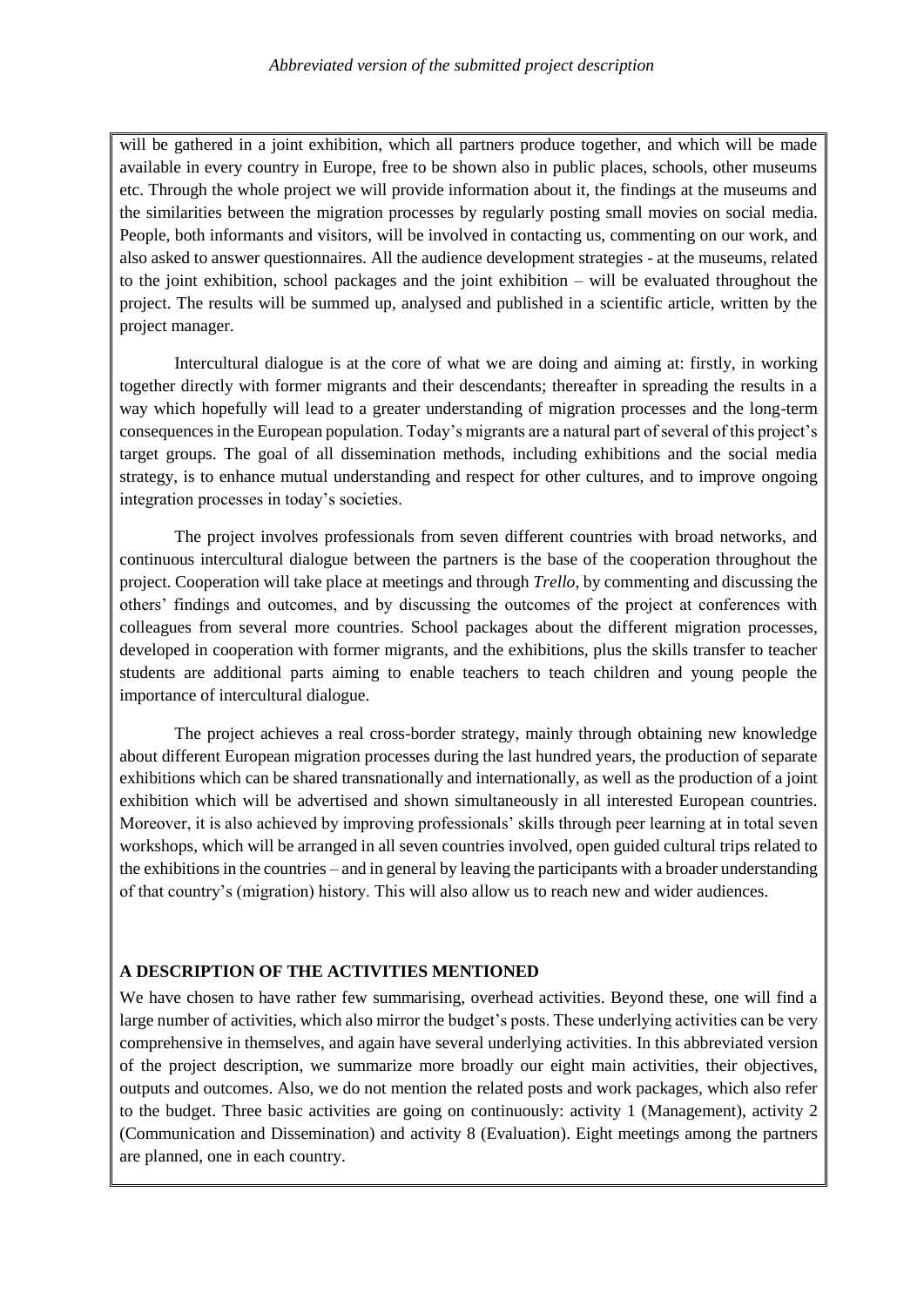# ACTIVITY 1 – Project Management and Quality Control

**Time schedule:** September 2019 to August 2023 (48 months) **Responsible:** Vest-Agder Museum/Norway

### **Objectives:**

- to guarantee an efficient coordination and management of the project activities
- to guarantee smooth and effective communication between the partners at all times
- to ensure maximum outcome regarding the project's goals
- to ensure quality control

## **Outputs/deliveries/tangible:**

- All required reports for EACEA, financials and technical, interims and finals
- Monitoring and evaluation tools
- Reports/opinions from the external evaluator

## **Outcomes/intangible:**

- Adequate and appropriate deployment of project staff to ensure a sound management of the project
- Effective updates and reports from all partners at partner meetings on financial matters and progress on the different sub-projects in their institutions
- Clear division of roles and responsibilities among project staff members
- Effective plan implementation, monitoring and evaluation of project activity

### **Evaluation strategy:**

- Short discussion/evaluation after each partner meeting
- Use of external evaluator
- Periodic use of self-evaluation from each partner as part of the overall evaluation strategy

# ACTIVITY 2 – Promotional Activities and Materials

**Time schedule:** September 2019 to August 2023 (48 months) **Responsible:** Ájtte/Sweden

### **Objectives:**

- Organise and implement I-ON communication and dissemination plans, respectively. The plans are elaborated by the partners at the beginning of the project
- Ensure the targeted communication with the defined target groups identified informants, audience of the exhibitions, a broad public, school children and professionals throughout the project
- Ensure an efficient use of the partners' networks
- Embed the dissemination of the project and its outcomes (e.g. exhibitions, publications) in the countries involved as well as other countries in EU through the use of web technology websites, Facebook, twitter, Youtube etc.
- Ensure the production of printed material for distribution at workshops and conferences.
- Guarantee adequate and satisfactory promotion and publicity of the project.
- Guarantee the visibility of EU support for the project by using logos and disclaimers in all printed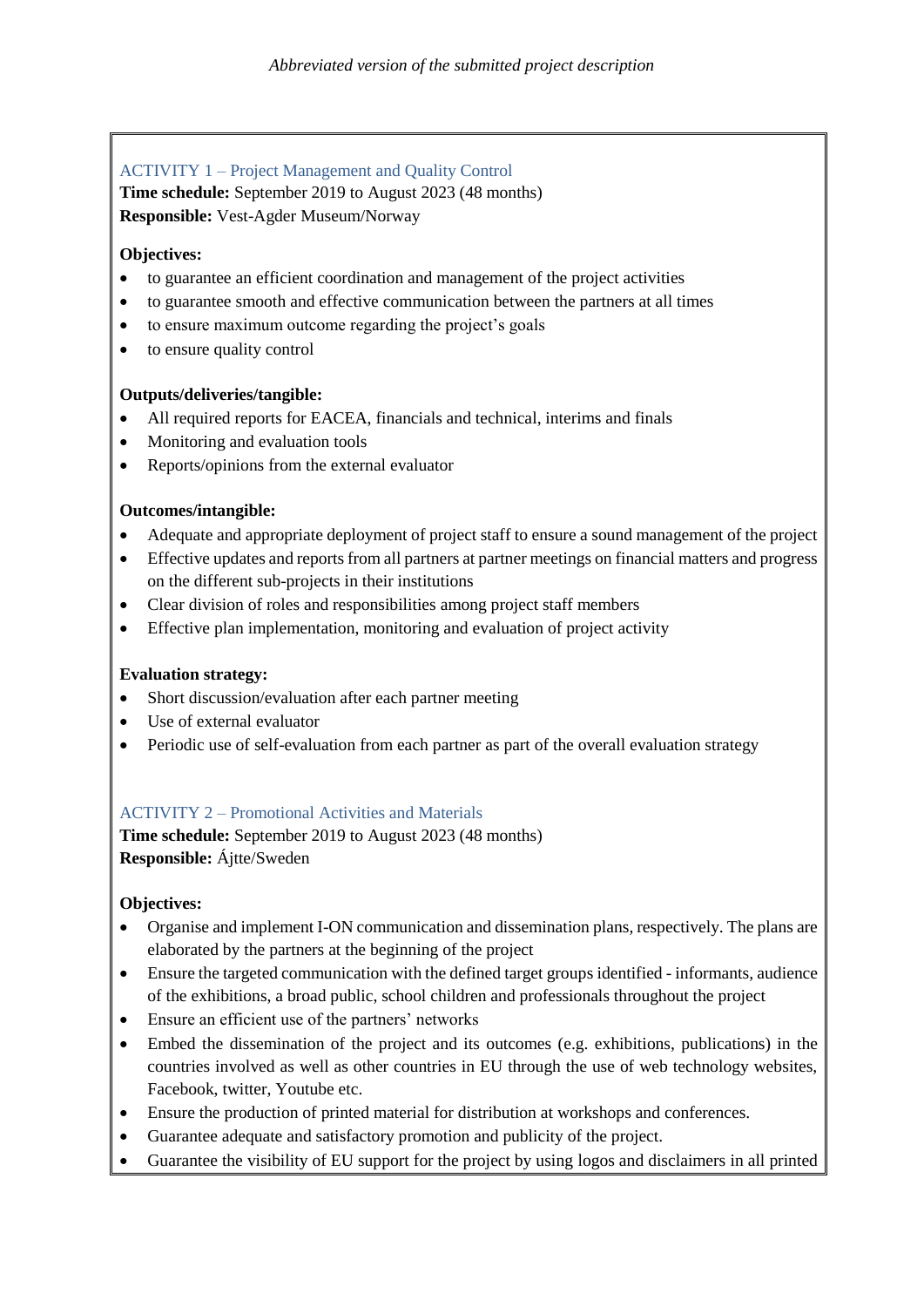and published and online materials.

## **Outputs/deliveries/tangible:**

- A clear communication plan
- A clear evaluation strategy for the promotional outcome
- A project related logo, website and Facebook site
- A large number of small movies, released throughout the whole project period, contributing to its visibility
- A printed brochure to share at museums, conferences and in networks, summing up the project and its goals, 250 copies each
- Press conference/press release and 5 10 media actions per year per partner
- A clear dissemination plan, giving a detailed overview of dissemination outputs from all activities

## **Outcomes/intangible:**

- Advertisement of the project in the participating countries while working with the exhibits through the partners' networks
- Promotion of the whole project through each of the exhibitions

## **Evaluation strategy:**

Mainly quantitative: how many people have visited or interacted at the website, Facebook page, looked at the movies and films at Youtube, downloaded the articles and publications? How many media articles were written by us and how often was the exhibition project or the subproject mentioned in the media, locally, nationally and internationally?

# ACTIVITY 3 – Cooperation with new audiences in the local exhibition projects

This activity is comprehensive, covering seven exhibition processes, including engaging with new audiences, producing exhibits and using the personal narratives collected in a proper and fruitful way. This structure has been chosen because of parallel and coordinated processes resulting from the partners working together and wanting to compare and use the outcomes most effectively.

**Time schedule:** September 2019 to August 2021(24 months – including contact in advance of and after the exhibition opening)

**Responsible:** All + Vest-Agder Museum/Norway (coordination)

# **Objectives:**

- Developing common methods and approaches
- Implementing the common methods and approaches
- Contacting and addressing former migrants and their descendants in all seven countries
- Cooperating with appr. 25 informants in each country over a period of several weeks
- Collecting objects related to migration and developing common methods for displaying them
- Creating exhibitions at the museums, drawing up historical lines and facts combined with the personal narratives
- Contact and interaction with the visitors of the exhibition after the opening
- Contact and interaction with the public after the opening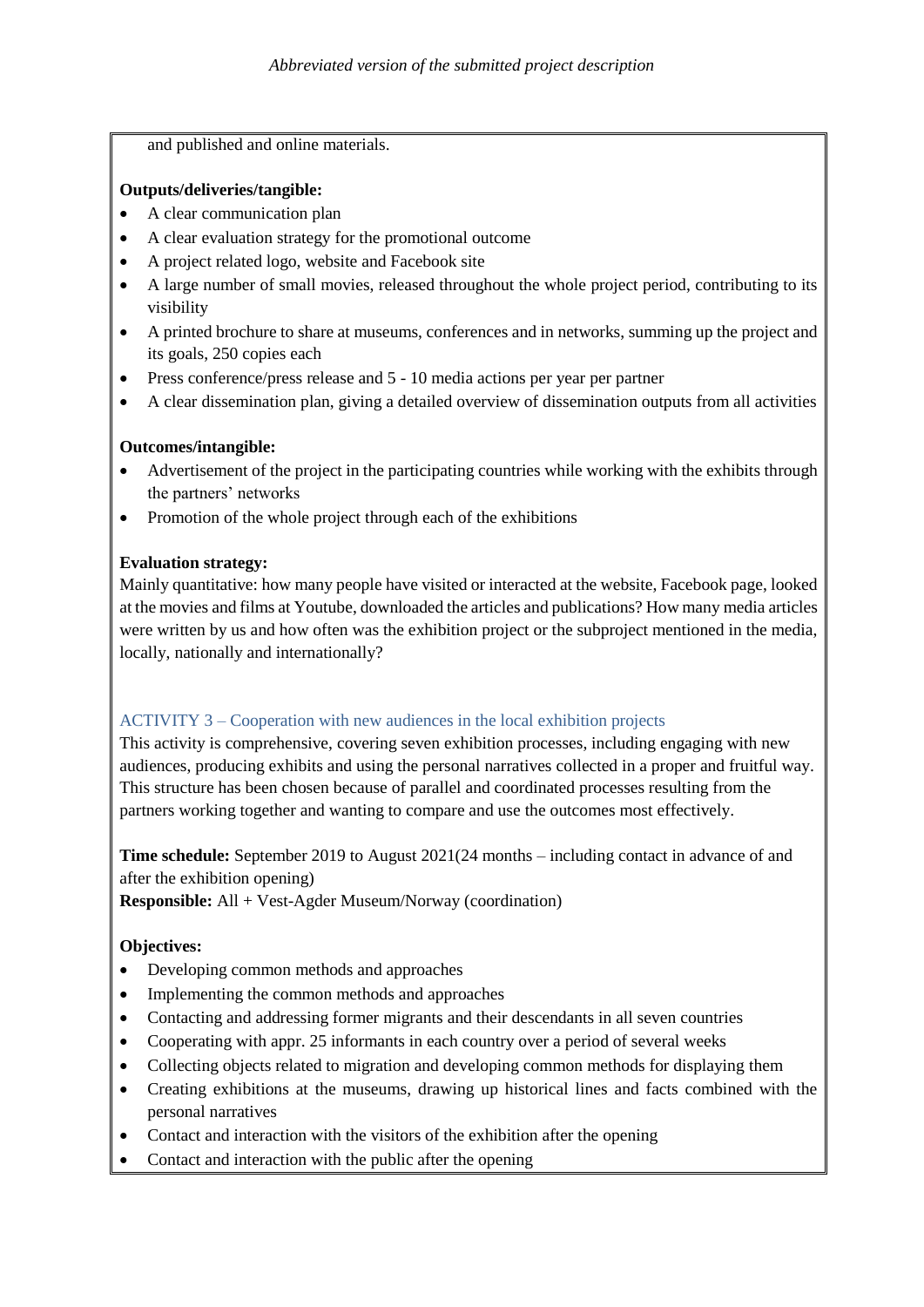- Following up and evaluating the informants' experiences of the working process
- Evaluating the visitors' experiences of the exhibits and the dissemination methods

### **Outputs/deliveries/tangible:**

- Seven exhibitions at seven cultural history museums in seven European countries
- New collections of objects related to former migration processes will be exhibited, physically or/and digitally
- Comprehensive material of personal narratives, in written form, audio or video
- Reports, articles, movies

## **Outcomes/intangible:**

- New audience groups are connected to the museums
- New audiences and voices have been heard and recognised
- Untold stories are revealed and used to draw larger historical lines and pictures
- The sense of belonging to a common European space is reinforced to newer migrants, to those who have settled and their hosting communities.
- New knowledge about long-term consequences of migration processes
- New methods of interacting with the visitors after the opening and including their narratives and objects in the existing exhibition
- Intellectual and emotional knowledge transfer to the museum visitors
- Local, national and international visibility for important parts of the history of seven European countries
- Increased knowledge among the partners, and later other professionals, about how to work with new audiences concerning sensitive objects

# **Evaluation strategy:**

- Following up the informants, personally or through written questionnaires
- Questionnaires after the visit of the exhibition, on paper or digitally on the website
- Counting media articles and registering public interest
- Counting visitors at the exhibitions and websites/Facebook sites

# ACTIVITY 4 – Training and education for professionals

**Time schedule:** September 2019 to March 2023

**Responsible:** The National Museum for Contemporary History/Slovenia

# **Objectives:**

- Transfer skills and knowledge about working with personal narratives and/or sensitive issues to other professionals
- Develop the partners' capacities to operate trans- and internationally
- Secure transnational circulation and audiences for the exhibitions

### **Output / deliverables:**

• Seven 4-hour workshops with all partners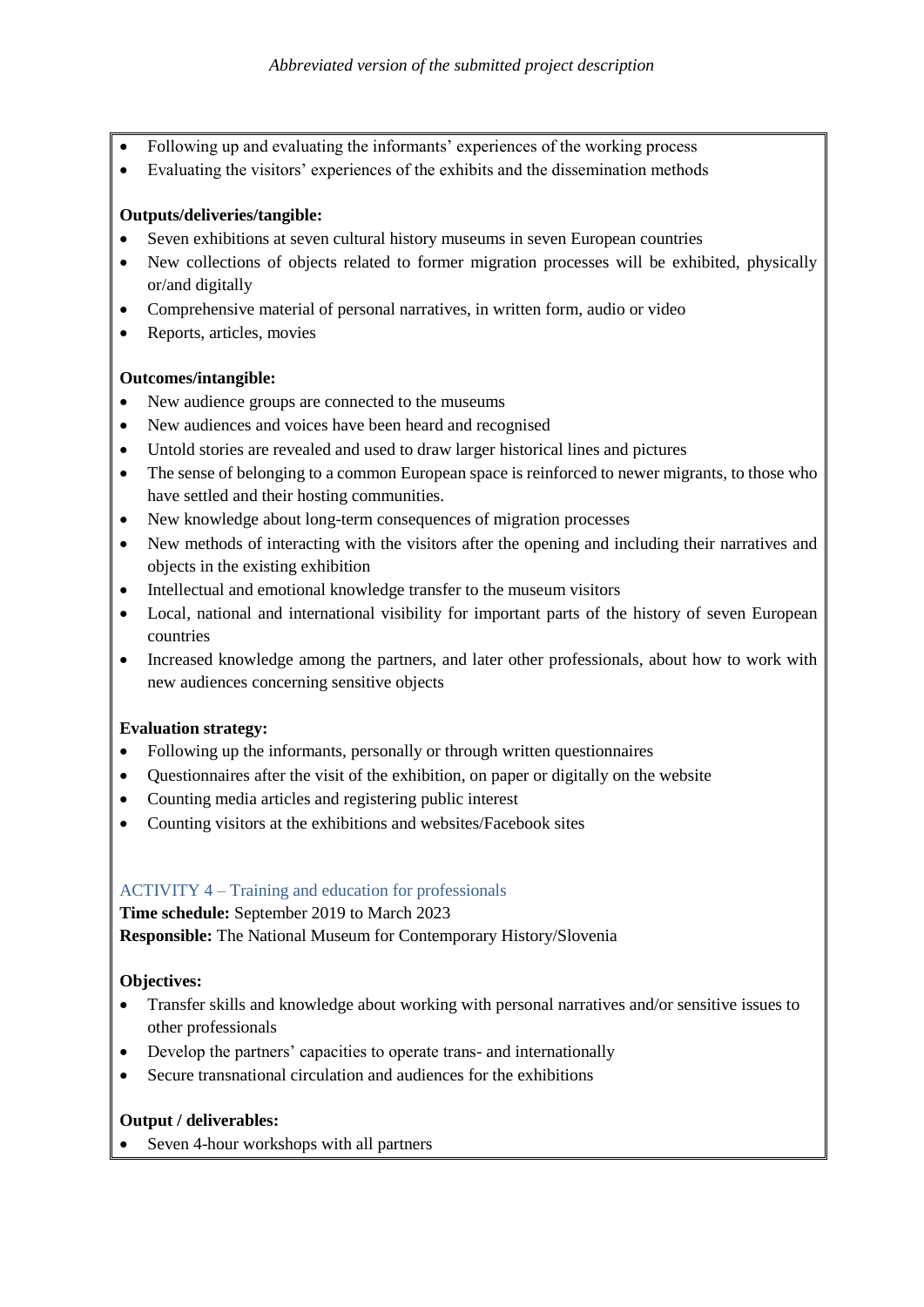- A report on each workshop will be produced, noting the degree to which activities are implemented and the scope of each partner's participation in the skill-transferring workshops
- A publicly available online-publication with articles about the working processes in all seven museums, including a toolkit summing up best-practice advice
- An open access scholarly article published on the applicability of engaged theories in the museum field is discussed by the National Museum of Contemporary History
- An open access article discussing a concept of recycled memory and how to present silent and unspoken trauma and forced emigration experiences as well as to identify what changes such processes brought to the identity of second and third generation, by the University of Vilnius

## **Outcomes/intangible:**

- Each PP has expanded their interdisciplinary understanding of European cultural policies, migration processes and their relation to identity, and has honoured their skills in utilising this knowledge in museum work
- Each PP has obtained practical knowledge of competencies and skills held by other European museums and has access to learn from them
- Each PP has found exemplary features of their theme and has experience in communicating it across borders
- Each PP has experience in comparing similarities in cultural work and projects between European museums, sharing and learning from each other
- The PPs have transferred their knowledge to a great degree to other professionals
- The local exhibitions are inclusive and exemplary. They transcend the local context
- The joint exhibition is characterised by common features of migration and hosting. It invites a sense of belonging to the common European space

# **Evaluation strategy:**

- Digital questionnaires for the participants of the workshops
- Evaluation of individual and joint exhibitions, which includes international qualities, openness to audiences, bridgeheads for identification and engagement, by the partners
- Annual survey with partners on indicators of European perspectives in each exhibition

### ACTIVITY 5 – Guided Visits of Places of Remembrance and/or Museums

**Time schedule:** March 2020 – March 2023 (36 months) **Responsible:** All – each partner in their own country

# **Objectives:**

 Facilitation and dissemination of new knowledge about former European migration processes by combining tangible and intangible examples of cultural heritage

# **Outputs/deliveries/tangible:**

- Seven guided trips to seven cultural heritage sites, partly including exhibition entrance, combining tangible and intangible examples of cultural heritage
- Short contributions with information about seven former migration processes at each guided tour

 $\bullet$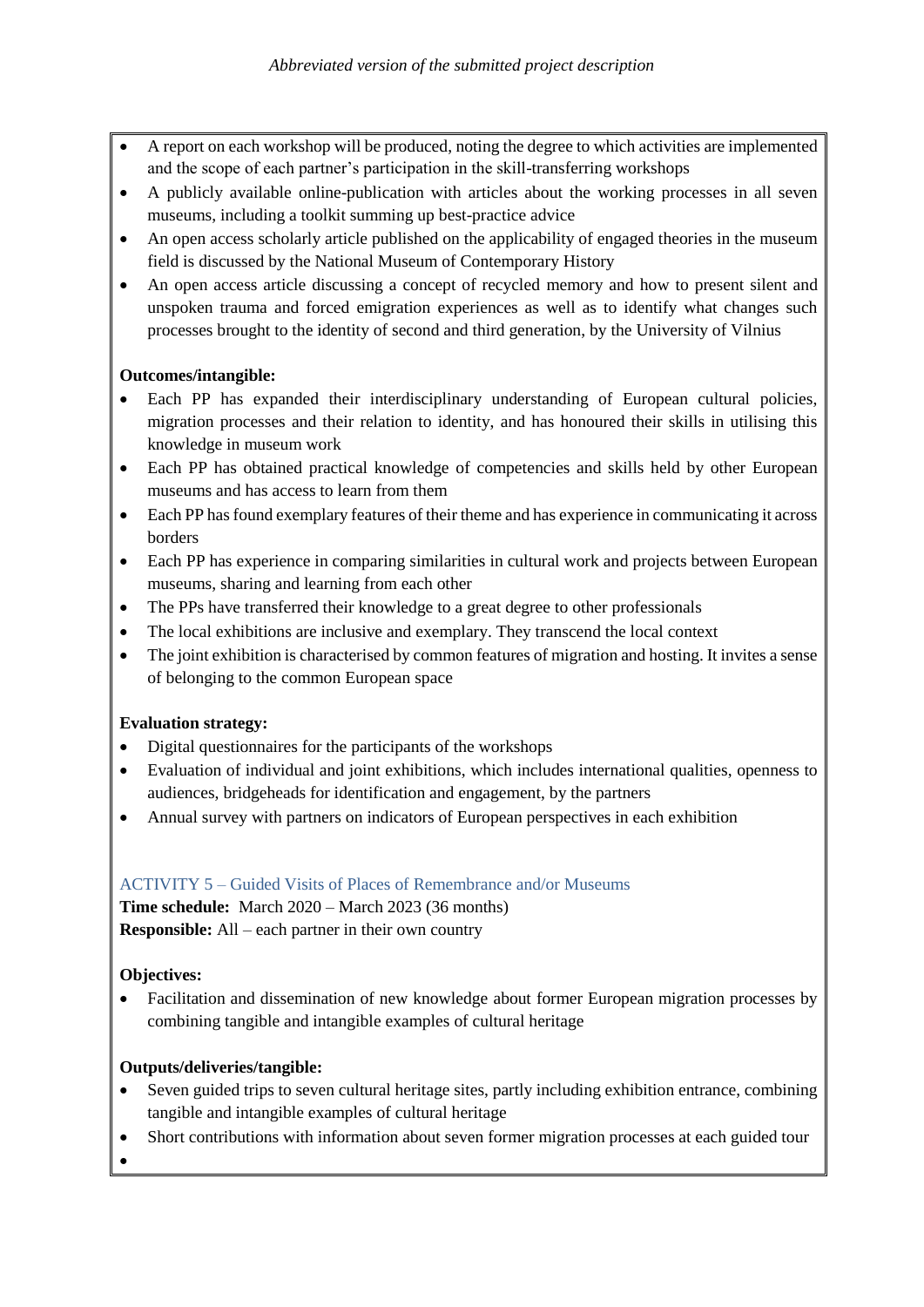### **Outcomes/intangible:**

- A deeper understanding of the overall picture of important aspects of European migration history
- A deeper understanding of tangible and intangible examples of cultural heritage and how they relate to each other
- A deeper understanding of the project's overall context with the partners

## **Evaluation strategy:**

Questionnaires, digital or on paper, after the tour

# ACTIVITY 6 – Joint Exhibition: Travel exhibition and Digital Package

### **Time schedule:** March 2021 to March 2023 (24 months)

**Responsible:** National Museum of Contemporary History/Slovenia and the Museum of Middle Pomerania/Poland

## **Objectives:**

- Create an exhibition combining the findings and essentials from working with the seven migration processes, including selected objects
- Develop a system to organise the transport of the joint exhibition from one place to another
- Create a digital package, free to download
- Create a film for the digital package
- Identify and contact possible sites/institutions for hosting the travelling exhibition in countries outside the seven partners

### **Outputs/deliveries/tangible:**

- Travelling (Travel) exhibition, including 15 objects, texts and technological devices
- Displaying the joint exhibition in all the partner countries and five more
- Digital package, incl. the material from the travel exhibition and a film

### **Outcomes/intangible:**

- Interaction with visitors and the public through the website
- Displaying the digital package and film all over Europe

### **Evaluation strategy:**

- Questionnaires on the project's website
- Number of visitors
- Number of downloads

# ACTIVITY 7 – Development and distribution of school packages

**Time schedule:** March 2021 to September 2022 (18 months) **Responsible:** Knud Rasmussens Hus/Denmark

# **Objectives:**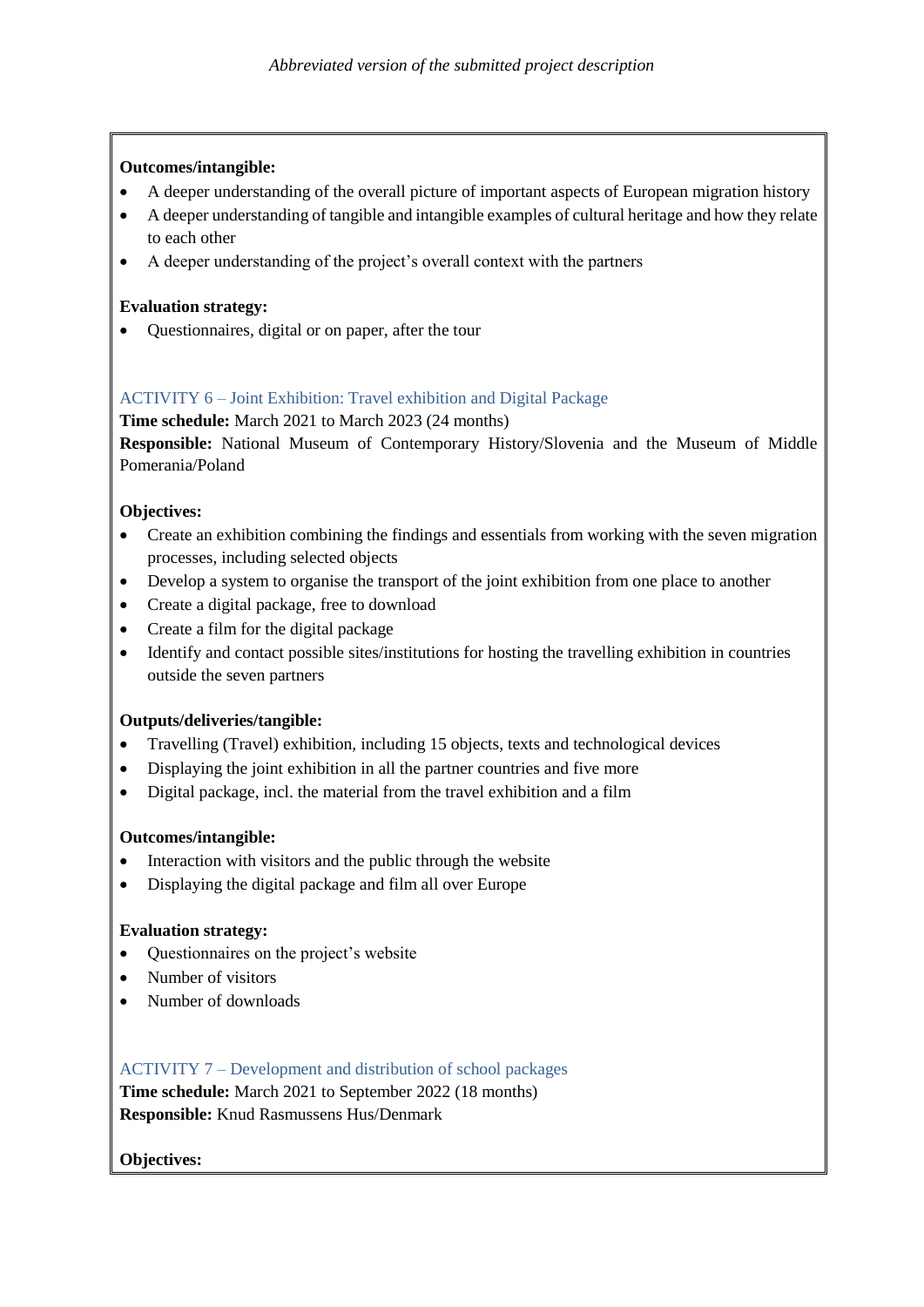- Make up the framework of the packages based on the material collected through the work with the seven exhibitions and the joint exhibit/digital package
- Establish standards for the material in the school packages and communicate guidelines for the material to be presented in the packages. This will be done in close dialogue with teachers, pupils and educational researchers
- Deliver a method for the partners to use and utilise the standards established
- Assist in collecting and preparing the different packages for distribution and use in schools locally and to offer the material to all EU member countries

## **Outputs/deliveries/tangible:**

- Easy-to-use school/teaching packages that can inspire debate, contemplation, insight and learning
- Practical help to discuss sensitive and difficult issues with the pupils
- Guidance for teachers on the use of school/teaching packages

## **Outcomes/intangible:**

- Increased knowledge among schoolchildren about important aspects of European history
- Increased knowledge among schoolchildren about the importance of intercultural dialogue and how to engage in it
- Increased knowledge among teachers how to address issues related to intercultural dialogue

## **Evaluation strategy:**

- Engaging in dialogue with a number of recipient schools in all the PP's countries
- Counting how many schools are using the material in March 2023
- Counting the number of pupils introduced to the topic trough the material
- Sending digital evaluation forms to the teachers and schools

### ACTIVITY 8 – Evaluation Processes and Implementation of Long-term Perspectives

**Time schedule:** September 2019 to August 2023 (48 months) **Responsible:** Ethnographic museum of Istria/Croatia

# **Objectives:**

- Summing up and analysing the outcome of the project's dissemination and communication strategies, including its media strategy
- Summing up and analysing the project's evaluation strategies
- Analysing the performance of the different parts of the projects as well as the project as such
- Analysing the project's audience development strategies
- Analysing the informants', visitors' and contributors' needs as expressed in questionnaires, on paper and digitally
- Analysing the innovative aspects of the project
- Drafting recommendations on how to sustain the results and findings beyond the lifespan of the project

# **Outputs/deliveries/tangible:**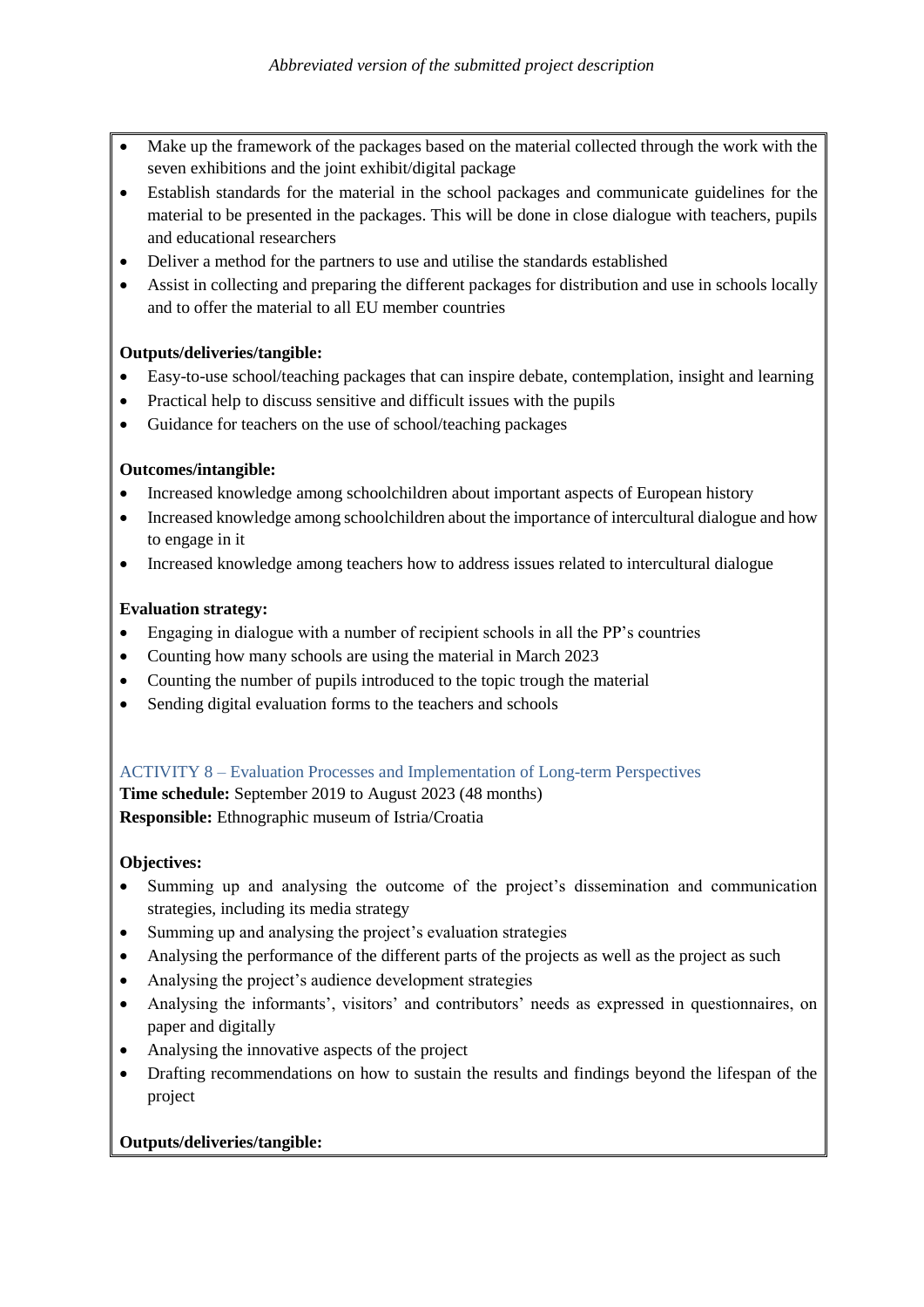- A comprehensive material with results of questionnaires from the different target groups, on paper and digitally
- A scientific article about the informants' needs when participating in exhibitions about sensitive issues, how to grasp the possibilities and avoid the pitfalls, published in a museum related journal
- Final report with the results on the project website
- Reports to EACEA

#### **Outcomes/intangible:**

- Comprehensive information on how different audience groups experienced our attempts
- Comprehensive information on what kind of dissemination measures seem to be most effective

### **Evaluation strategy:**

- Final discussion among the partners about the total outcome
- Final session with an external evaluator and all partners for a possible confrontation of external and internal perspectives

### **TARGET GROUPS AND HOW WE INTEND TO ADDRESS THEM**

In its *Work Plan for Culture (2015-2018)*, the Council of the EU proposes a closer look on the impact of the digital shift on audience development policies. *I-ON* aims to try new and innovative, digitalbased ways to raise interest for the project and its main themes and to disseminate its different layers and results to the respective target groups. We also aim to reach a larger and wider audience than each of the partners could manage on their own by interacting with new audiences and the partners' broad networks throughout Europe. Mainly, these target groups will be addressed through the activities, their outputs and outcomes. Today's migrants are natural parts of at least no. 2, 3, 4, possibly also 1 and 5.

#### 1. Informants

The informants for the exhibition projects at the museums, mainly from the local society and underrepresented groups, including former migrants. These are the people we want to work together with and collect the personal narratives and eventually objects from, and we expect them to represent up to three generations. They will be addressed in different ways: The Vest-Agder Museum will post ads on social media and in the newspapers; other museums will use their networks or local groups such as the The Greenlandic Society or The Polish Numismatic Society to get in contact with potential informants. The informants will be followed up thoroughly through the whole project, with face-toface interviews, declarations of consent which are in line with the privacy laws in the respective countries and information letters and questionnaires, if we are to consider this to be ethically proper. In all contact, the well-being of the informants will be highly prioritised as we are aware of the pitfalls when working with sensitive issues and possibly traumatic memories. The Vest-Agder museum has gathered a lot of experiences in this field and will transfer the skills to the other partners in advance. External expertise, e.g. from psychologists specialised in traumatic memories, will be obtained if necessary. Evaluation strategy: questionnaires twice throughout the project period, once right after the opening of the exhibition at the respective museum and once one year later, both only if considered as ethically proper.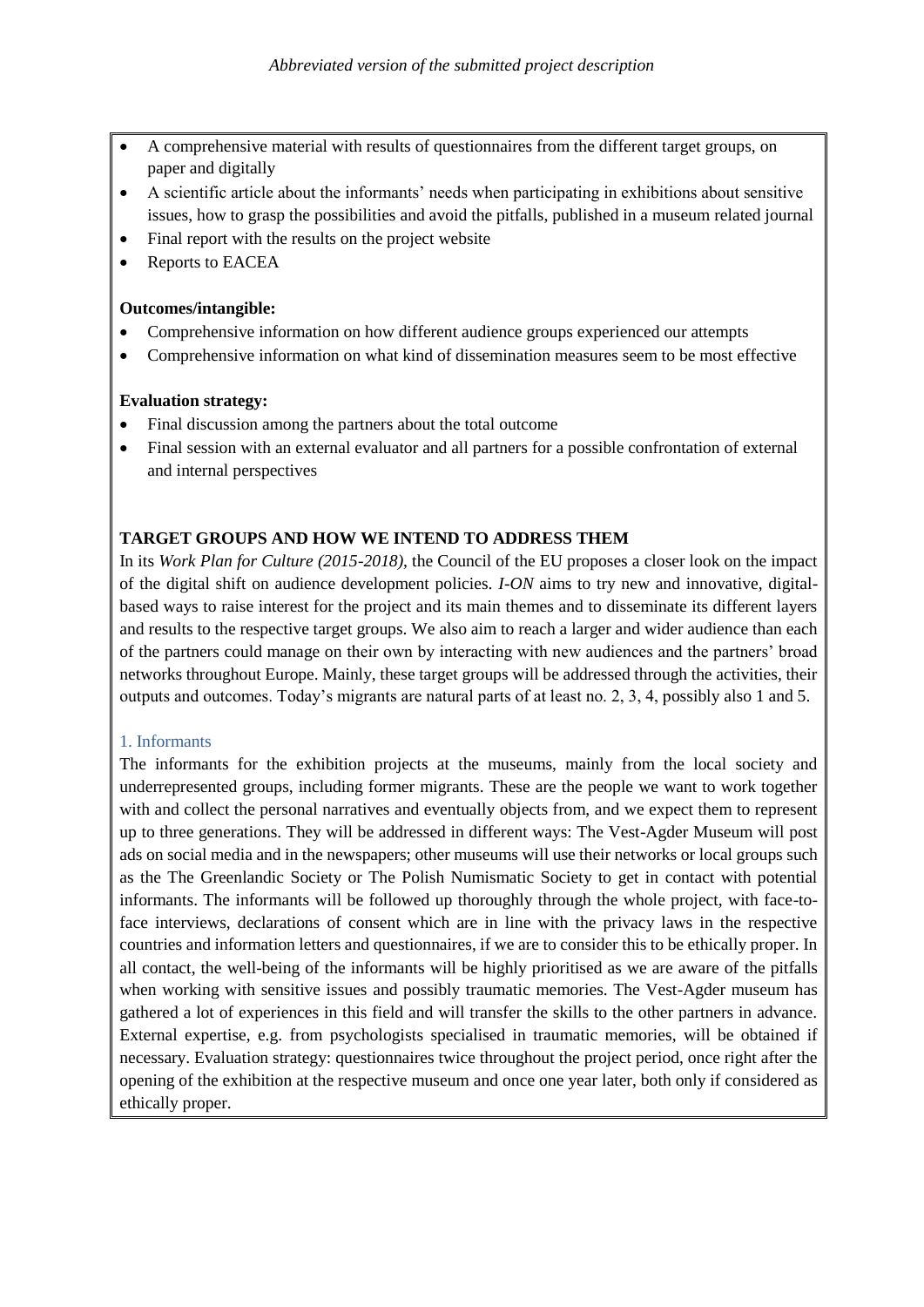#### 2. Audiences of the separate exhibitions and the joint exhibition

Here, we expect a) visitors who are in the same situation as our informants and b) visitors who lack information or understanding of the historical events and feelings related to them. These are the people we want to engage, either by disclosing that they are not alone with their experiences, and inviting better understanding of the historical lines and long-term consequences of migration processes. Dissemination methods such as displaying digital media, texts, audio or video, will be selected depending on the subject and the audience group. As children and young people are among the prioritised groups, disseminations will be tailormade for them. Museums are working with different audience groups on a daily basis and have high competence in adjusting to different levels of knowledge. Each museum will therefore choose the dissemination form most suitable for audience group, content and context. In addition, guided visits to places of remembrance and/or the museum, will be open to the public in every participating country. Innovative methods will be tested and explored after the opening of the exhibitions as we want to interact with the visitors through the project's website and invite them to share their stories or related objects with us. Here, we will work together on new methods for how these can be included and/or related to the existing exhibition at the museums.

At the joint exhibition we will address the public in general, taking into account an average age and level of understanding. Here, we will supply English in addition to the languages of the partners,' countries, i.e. Polish, Lithuanian, Swedish, Danish, Norwegian, Faroese, Greenlandic, North Sámi, South Sámi, Lule Sámi, Slovenian and Croatian. Evaluation strategy: a digital questionnaire on our website or a questionnaire on paper, after visiting the exhibitions, both at the museums and later all places where the joint exhibition is shown. Again, we will invite the public to contribute, in this case through sharing their own stories related to the migration processes.

#### 3. People in general

People in general, also referred to as civil public, who we want to know about the project, its professional content, outcome and relevance for today´s migration processes. Communication strategy: marketing and visibility throughout the whole project period through a website, Facebook site and by posting small movies with updates on the project's progress, preferably by letting the museum staff, visitors or – if ethically appropriate – informants, speak. Translations to English will be offered in addition to the language of the country presented. Evaluation strategy: downloads and likes.

#### 4. Schoolchildren and young people

Schoolchildren and young people will be targeted through facilitated dissemination measures at the museums and/or through the school packages which I-ON will provide. The project is relevant to the curriculum in social studies; history, geography and citizenship education. To assist and encourage teachers to engage in the theme of migration, intercultural dialogue and ethical sensitivity, teaching packages including short films and other materials based on the project, as well as teachers' guides, will be developed. The teaching packages will be structured in accordance with the teaching plans of each country and offered freely on national teaching portals. Informing about the packages will be a part of the project's marketing strategy. Evaluation strategy: Teachers will be asked to fill out questionnaires.

#### 5. Professionals

Professionals, both museums professionals and professionals from related working fields may benefit from our capacity-building efforts. Through seven workshops, each with a relevant theme and keynote-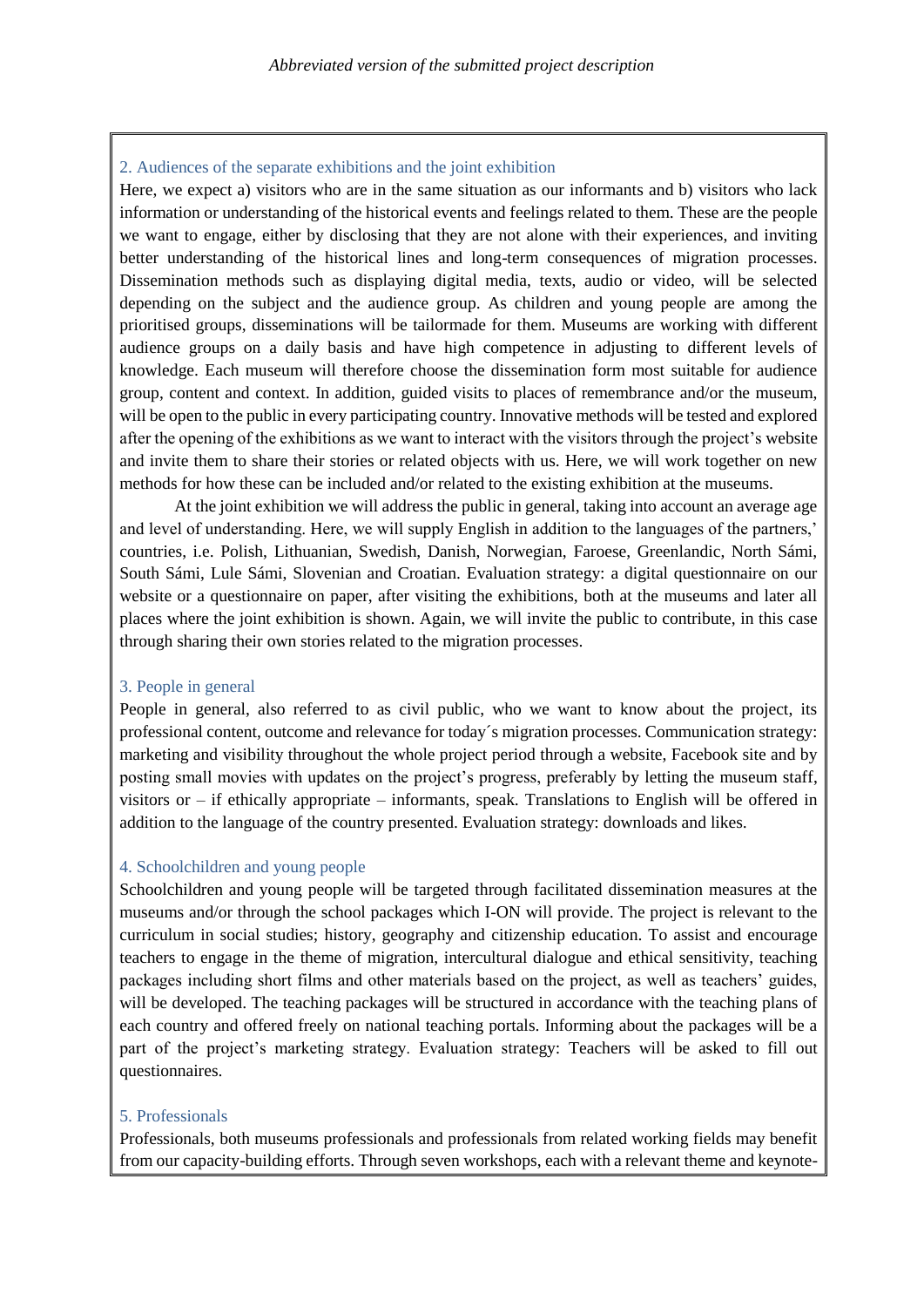speaker, we will focus primarily on museum professionals, educators of teachers and social workers, and selected master's level students. Furthermore, the project's content and outcomes will be disseminated through our networks and at conferences and thereby raise the interest for this working field. In addition, we will publish an online-publication summing up the experiences made at the museums and recommending special tools which might lighten the work for other professionals. In this project we will also explore the possibilities of transferring knowledge from museum professionals to one other group of professionals – teachers - as children and pupils are already one of the museums´ regular target groups. Personal narratives are often employed to convey the depth in which misunderstandings and marginalisation influence the individual. Narratives can also be a helpful tool to sensitise professionals to potential areas of communicational collapse. Addressing the informants in an appropriate way and using the narratives equivalently is therefore important for several groups of professionals. Evaluation strategy: questionnaires, on paper and in digital form, after each workshop.

### **CHANGES THE PROJECT WILL MAKE**

I-ON will lead to a higher degree of insight, intellectually and emotionally, about former migration processes in Europe and their common features. Using comprehensive dissemination methods on local, national and international levels, the project will contribute to increased mutual understanding among people in Europe with similar experiences regardless of time, place or event. Hereby, the importance and urgency of positive and effective social integration of migrants will be demonstrated. A sense of belonging to a common European space will be developed and reinforced among the people of Europe and especially among contemporary migrants, those who have already settled, and in a broader context among the entire population of the hosting communities. Working with new audiences as planned in I-ON, can and will lead to life changing experiences for individuals.

### **THE PROJECTS´ INNOVATIONAL ASPECTS**

**.** 

I-ON fulfils the innovative approach which participatory governance  $10$  calls for on several levels: The relationship between cultural history museums and new audiences is strengthened by involving new people actively in the preparation and facilitation of tangible and intangible cultural heritage. Digital approaches are used in collecting and presenting the collected materials for the seven exhibitions as well as the school packages and the digital package related to the joint exhibition. Small movies are continuously spread through different websites and channels in order to raise an awareness of shared European experiences despite the different geographical locations. Museum staff will interact directly with the visitors through the project website, commenting on questions and input. Visitors are asked to contribute with their own stories and objects, and the museums are aiming to explore new possibilities for including these in the existing exhibitions. We do not know yet what the reactions will be like to the use of the narratives and presentation of historical frames, as these in themselves could be regarded as difficult or sensitive heritages, nor do we know how many people want to contribute with their own narratives or an object after the opening. We are aiming to test new working methods, are open for

<sup>10</sup> EU (2018) 'Participatory governance of cultural heritage'. Retrieved from [https://publications.europa.eu/en/publication-detail/-/publication/b8837a15-437c-11e8-a9f4-](https://publications.europa.eu/en/publication-detail/-/publication/b8837a15-437c-11e8-a9f4-01aa75ed71a1/language-en) [01aa75ed71a1/language-en](https://publications.europa.eu/en/publication-detail/-/publication/b8837a15-437c-11e8-a9f4-01aa75ed71a1/language-en)